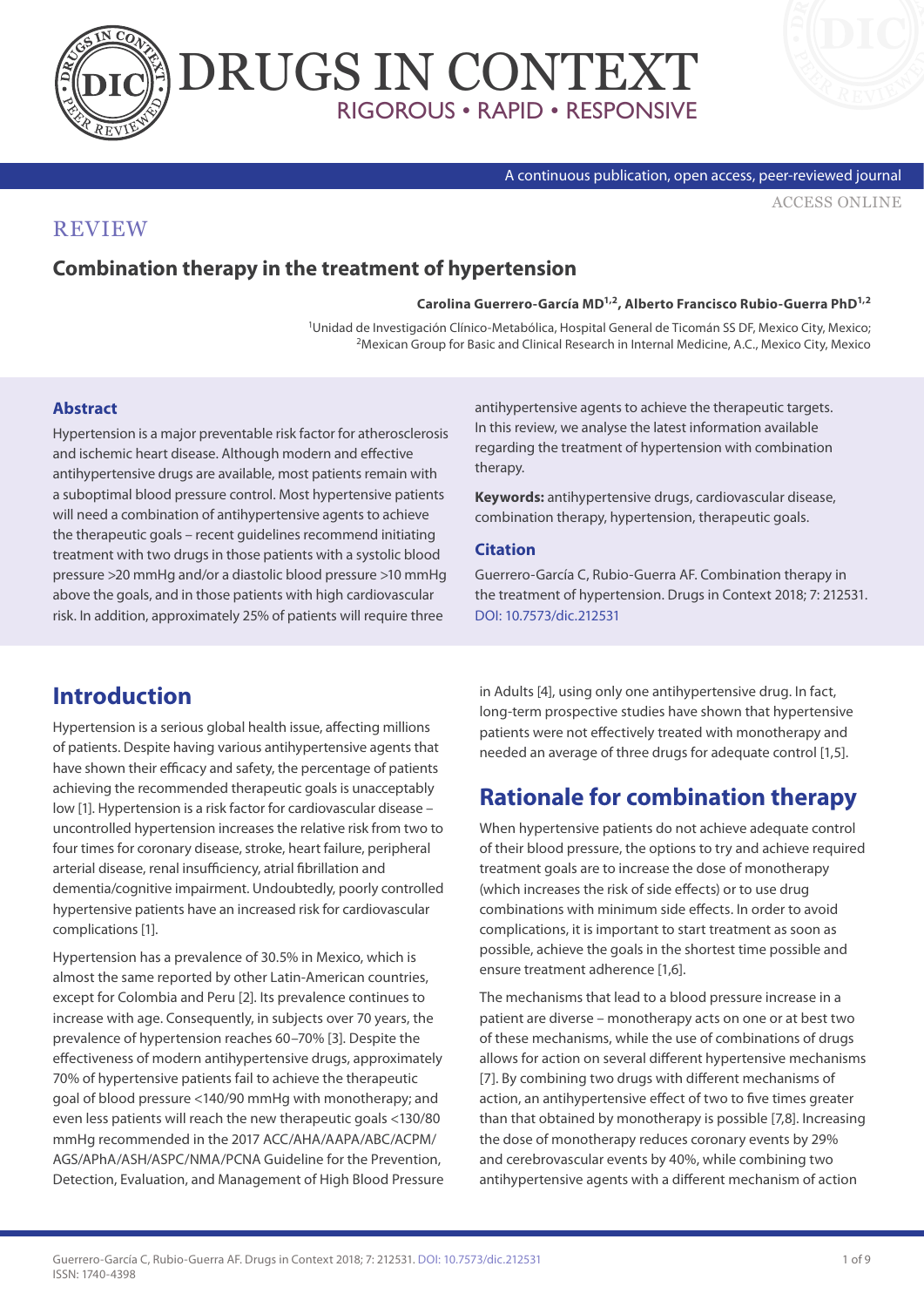reduces coronary events by 40% and cerebrovascular events by 54% [9]. Thus, the use of combination therapy provides greater protection to a target organ than increasing the dose of monotherapy.

In summary, combination therapy looks like a better option than increasing the dose – the advantages of combination therapy are shown in Box 1 [1].

Fixed-dose combinations (both drugs in the same tablet) offer additional advantages, such as improved adherence by 24%, easier indications and potentially reduced cost. Their limitation is less possibility of titrating the dose of only one of the drugs [7,10].

Both the eighth report of the Joint National Committee for the Prevention, Detection, Evaluation and Treatment of Hypertension (JNC8) [11] and the 2013 guidelines of the European Society of Hypertension and the European Society of Cardiology (ESHESC) for the management of hypertension [12] recommend the use of combinations of antihypertensive agents from the beginning for subjects in which the probability of achieving the recommended treatment goals in hypertension with monotherapy is low, as are patients with systolic pressure 20 mmHg above the target or diastolic pressure 10 mmHg above the target or more.

Reinforcing the above, a meta-analysis published in 2009 showed that patients receiving more antihypertensive drugs

#### **Box 1. Advantages of the combination of antihypertensive drugs.**

Greater reductions in blood pressure figures compared with monotherapy

Reduction in adverse effects:

- RASIs prevent pretibial edema induced by calcium channel blockers
- RASIs counteract the release of renin caused by natriuretics
- RASIs block the release of aldosterone induced by natriuretics and the resulting hypokalemia

Several physiopathological mechanisms of increased blood pressure are blocked

Greater protection to target organs

Faster control of blood pressure

Combinations may have some effects that are independent of their antihypertensive action:

- Anti-inflammatory
- Metabolic

Anticounter regulation:

- Diuretics counteract the retention of water produced by vasodilators
- RASIs compensate for renin release by diuretics

RASI, renin–angiotensin system inhibitor.

achieved (as expected) lower blood pressure figures and had greater reductions in the appearance of cardiovascular and cerebrovascular events [13].

Several clinical studies have shown that hypertensive patients, with high cardiovascular risk, benefit more from receiving combinations of medications, as well as subjects with moderate hypertension and low cardiovascular risk [8].

## **Looking at the evidence**

Clinicians have a wide range of antihypertensive drugs for the management of hypertensive patients, all safe and effective, and which have been shown to reduce mortality and complications in these patients [11,12]. However, there are few studies that show us the safety and efficacy of the different combinations in the management of arterial hypertension. The recommended and not recommended combinations are shown in Table 1.

Most combinations of antihypertensive agents, whether at fixed doses or free combinations, include a diuretic. These combinations have been shown to produce greater blood pressure reductions than those seen with monotherapies [8]. Combinations of a calcium antagonist with a renin–angiotensin system inhibitor (RASI), whether an angiotensin-converting enzyme inhibitor (ACEI) or angiotensin receptor blocker (ARB), have also been shown to be effective and safe in the management of the hypertensive patient [7,9]. The available evidence on these drug combinations is now presented.

The only study that directly compares two combinations of antihypertensive drugs is the Avoiding Cardiovascular Events Through Combination Therapy in Patients Living With Systolic Hypertension (ACCOMPLISH). In this study, 11,462 high-risk cardiovascular patients over 55 years of age (60.4% with diabetes mellitus) were included. They were divided into two groups – one group received the combination benazepril plus amlodipine, and the other group received the combination benazepril plus hydrochlorothiazide. Trial duration was designed for 5 years; however, the study was suspended at month 39 because the calcium antagonist plus ACEI combination was found to be superior to the ACEI plus hydrochlorothiazide combination in reducing cardiovascular, cerebrovascular and renal events, despite a similar reduction in systolic and diastolic values in both groups (the mean difference in blood pressure between the two groups at the end of the study was 0.9 mmHg systolic and 1.1 mmHg diastolic) [14].

The renal outcomes of the Ongoing Telmisartan Alone or in combination with Ramipril Global Endpoint Trial (ONTARGET) study included 25,620 participants, who were randomly assigned to ramipril, telmisartan or to a combination of both drugs [15]. After 56 weeks follow-up, the combination of telmisartan plus ramipril significantly increased the risk of dialysis, doubling serum creatinine, and caused a greater fall in the glomerular filtration rate than the ramipril or telmisartan groups, which has called into question the benefits of this combination.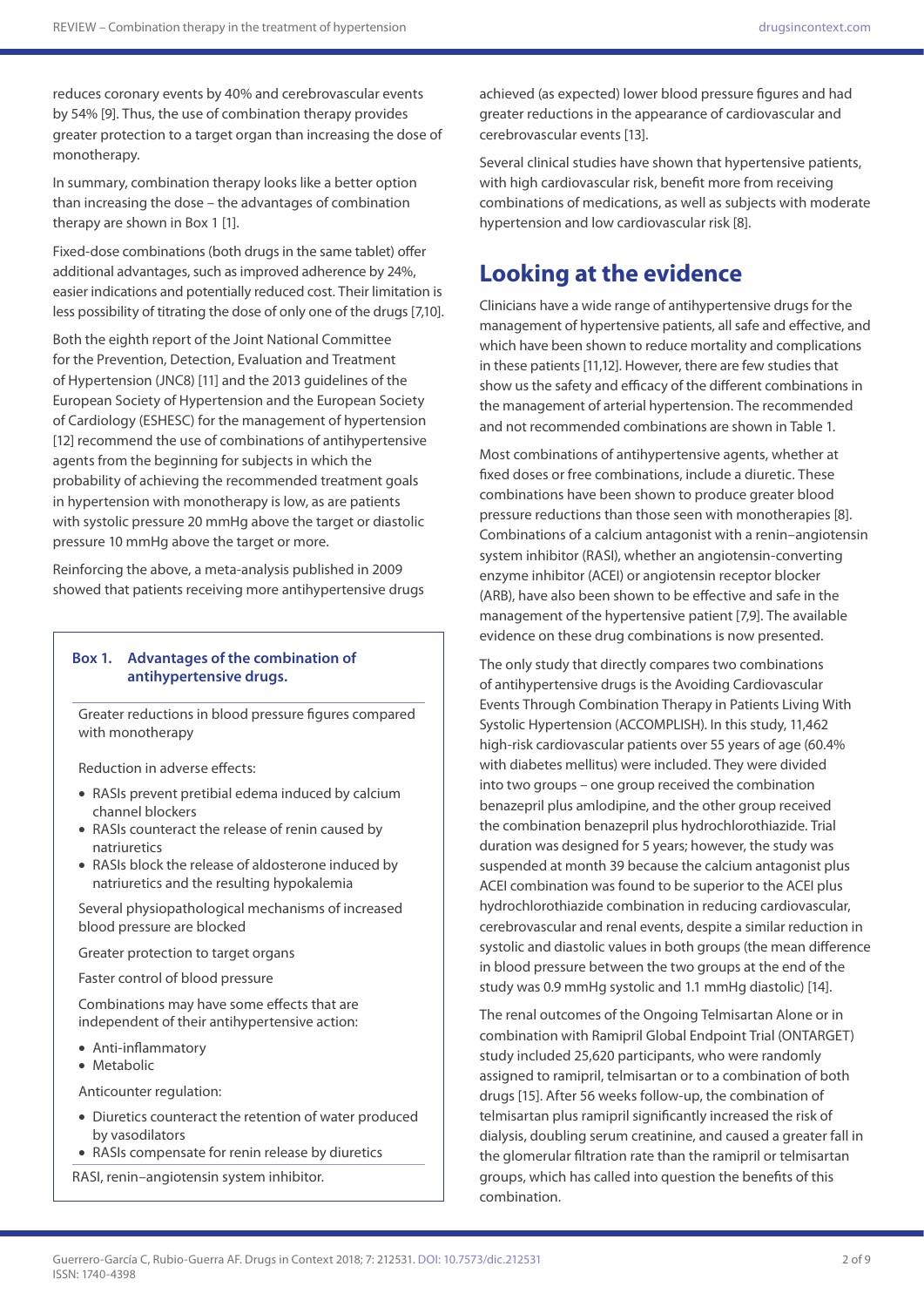| <b>Recommended combinations</b>                                                        | Not recommended combinations                                                                                                                                   |
|----------------------------------------------------------------------------------------|----------------------------------------------------------------------------------------------------------------------------------------------------------------|
| Diuretics with angiotensin–renin axis inhibitors or<br>calcium antagonists             | Two agents that inhibit the renin-angiotensin axis (derived from<br>a warning published by the Food and Drug Administration,<br>dated 20 April 2012, and [12]) |
| Inhibitors of the renin-angiotensin axis with diuretics<br>or with calcium antagonists | Diuretics with beta blockers (greater risk of development of type<br>2 diabetes, as found in the ASCOT trial [19])                                             |
| Beta-adrenergic blockers with dihydropyridine<br>calcium antagonists                   | Beta-adrenergic blockers with non-dihydropyridine calcium<br>antagonists (greater risk for bradycardia and/or atrio-ventricular<br>block[12]                   |

In the Aliskiren Trial in Type 2 Diabetes Using Cardio-Renal Endpoints (ALTITUDE), 8561 patients were randomly assigned to aliskiren or placebo as an adjunct to another RAS inhibitor; however, the trial was stopped prematurely after a median follow-up of 32.9 months [16]. In the Aliskiren Study in Post-MI patients to Reduce remodelling (ASPIRE) trial, the addition of aliskiren to the standard therapy, including an inhibitor of the RAAS in 820 high-risk post-MI patients, was associated with more adverse effects, and did not result in further attenuation of left ventricular remodeling after a follow-up of 26–36 weeks [16]. These two studies provided sufficient evidence that the combination of a direct inhibitor of renin (aliskiren) with ACEI or ARB should be avoided [16]. In 2012, the Food and Drug Administration advised that combinations of two agents that act on the renin–angiotensin axis should not be used, particularly if one of the agents is aliskiren. In summary, combinations of two agents that act on the renin–angiotensin axis should not be used [9,16].

Although sacubitril plus valsartan (a neprilysin inhibitor plus an ARB combination) is approved for the treatment of heart failure, its antihypertensive efficacy has also been demonstrated, as per the Prospective Comparison of Angiotensin Receptor Neprilysin Inhibitor With Angiotensin Receptor Blocker Measuring Arterial Stiffness in the Elderly (PARAMETER) trial [17]. Sacubitril plus valsartan was superior to olmesartan in reducing both central aortic and brachial pressures in 454 elderly patients with systolic hypertension and arterial stiffness, after 52 weeks follow-up.

## **Effects independent of antihypertensive action**

Combinations of antihypertensive drugs have actions unrelated to their effect on blood pressure that can have an impact on the prognosis of patients.

### Metabolic effects

Antihypertensive drugs have distinct metabolic effects. Both beta blockers and diuretics are associated with insulin

resistance and a higher risk of type 2 diabetes, whereas ACEIs and ARBs improve insulin resistance [18].

Beta blockers and thiazides increase triglyceride levels, whereas calcium channel blockers increase high density lipoprotein levels [18].

In the Anglo-Scandinavian Cardiac Outcomes Trial-Blood Pressure Lowering Arm (ASCOT BPLA study), 19,257 patients with hypertension who had at least three other cardiovascular risk factors and aged 40–79 years were assigned to receive either amlodipine (adding perindopril as required) or atenolol (adding bendroflumethiazide and potassium as required). In this study, the amlodipine-based regimen was more effective in reducing cardiovascular events than the atenolol-based regimen [19]. At the end of the study, several metabolic variables differed significantly from baseline to final visit between treatment regimens; triglycerides and glucose had a significant reduction (*p*<0.0001) in the amlodipine-based group, whereas high density lipoprotein levels significantly (*p*<0.0001) increased in the amlodipine-based group [19].

In the Study of Trandolapril-Verapamil SR and Insulin Resistance (STAR) trial, there were 240 hypertensive patients with glucose intolerance who were followed for 1 year [20]. The combination of trandolapril plus verapamil was more effective than the combination of losartan plus hydrochlorothiazide in reducing the risk of new-onset diabetes mellitus. Our group reported that the same combination of trandolapril plus verapamil increased adiponectin levels [21] and reduced resistin levels [22] more than ACEI monotherapy – both desirable effects in hypertensive patients at high cardiovascular risk.

In the OLAS study (OLmesartan plus Amlodipine *versus* olmesartan plus hydrochlorothiazide in metabolic syndrome), there were 120 patients with metabolic syndrome and Stage I and Stage II hypertension who were randomised to receive either olmesartan plus amlodipine or olmesartan plus hydrochlorothiazide with follow-up ended at 78 weeks [23]. At the end of the study, it was found that, with the same level of blood pressure lowering, the olmesartan plus amlodipine combination had a greater beneficial effect on some metabolic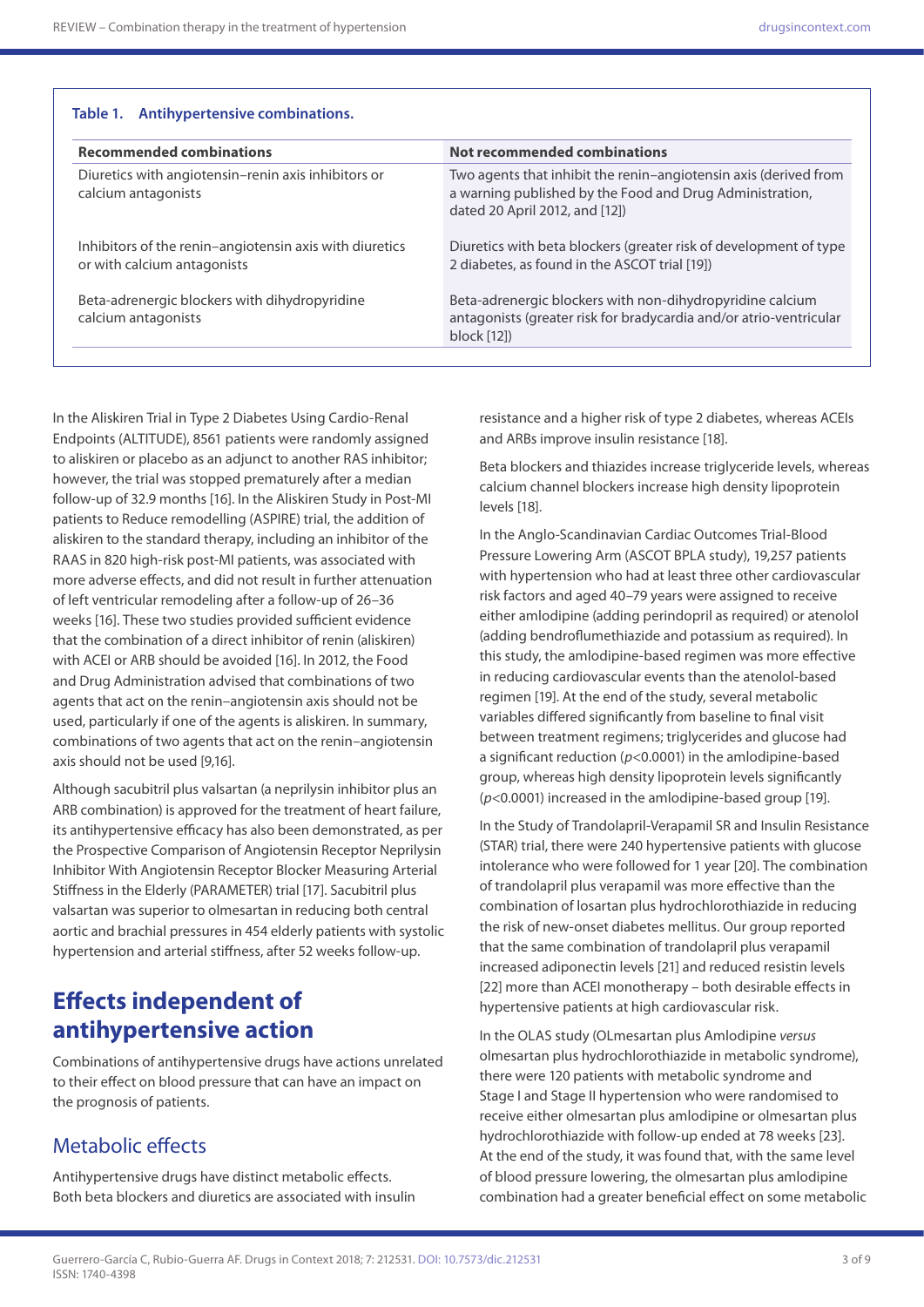parameters (measured as the insulin resistance index) than the olmesartan plus hydrochlorothiazide combination. In addition, insulin levels decreased, insulin resistance decreased, adiponectin levels increased, and there was a lower occurrence of new cases of diabetes mellitus, in patients given the calcium antagonist combination compared with the hydrochlorothiazide combination.

## Nephroprotective effect

Two studies with combined therapy showed that the progression of normoalbuminuria to microalbuminuria in hypertensive type 2 diabetic subjects can be stopped. In the Bergamo Nephrologic Diabetes Complications Trial (BENEDICT), 1204 subjects were randomly assigned to receive treatment with trandolapril plus verapamil, trandolapril alone, verapamil alone, or placebo over 3 years [24]. At the end of the study, the use of trandolapril plus verapamil decreased the progression from normoalbuminuria to microalbuminuria. In the Action in Diabetes and Vascular Disease (ADVANCE) trial, there were 11,140 patients with type 2 diabetes who were randomised to treatment with a fixed combination of perindopril plus indapamide or matching placebo, in addition to current therapy [25]. After a mean follow-up of 4.3 years, the combination therapy reduced the progression from normoalbuminuria to microalbuminuria. In both studies, the nephroprotective effect was independent of its effect on blood pressure. Interestingly, this progression was not prevented with monotherapy. No studies have shown that the progression of microalbuminuria to normoalbuminuria in subjects with diabetes mellitus type 1 can be stopped.

When renal outcomes were evaluated in the ACCOMPLISH trial, it was found that the combination benazepril plus amlodipine was more effective than the combination of ACEI plus hydrochlorothiazide in delaying progression to nephropathy [26].

Our group found that the combination of an ACEI with a calcium antagonist was more effective than ACEI monotherapy in decreasing proteinuria and slowing down renal deterioration in normotensive type 2 diabetic patients [27], and in hypertensive patients who do not respond to monotherapy [28].

### Hemodynamic aspects

Two studies evaluated the effect of combining an ARB plus calcium antagonist compared with an ARB plus hydrochlorothiazide on the central pressure in hypertensive patients [29,30]. In both studies, the combination of the ARB plus the calcium antagonist achieved greater reductions of central aortic pressure than the combinations with the natriuretic agent.

The Conduit Artery Functional Endpoint (CAFE) study recruited 2199 patients from five centres where the ASCOT trial was conducted, in whom central aortic pressures were measured at repeat visits for up to 4 years [31]. At the end of the study,

and despite similar brachial systolic blood pressures between treatment groups, there were substantial reductions in central aortic pressures with the amlodipine regimen (95% CI: 3.3–5.4; *p*<0.0001). The authors concluded that the differences in central aortic pressures may explain the different clinical outcomes between the two treatment arms in ASCOT.

## Elderly patients

The only study that has evaluated the effect of two combinations of antihypertensive drugs in the elderly is the Combinations of OLMesartan (COLM) study, which included 5141 patients followed for an average of 3.3 years [32]. The study initially found no difference between the combinations of olmesartan with diuretic or amlodipine on outcomes in elderly patients. However, there were fewer adverse reactions in the group with calcium antagonist.

In a subanalysis of the COLM study in 2223 subjects older than 75 years, it was found that the combination with the calcium antagonist achieved a greater reduction of cases of cerebrovascular disease and generated fewer side effects than the combination with natriuretic in this age group [33].

A *post hoc* analysis of the Systolic Hypertension in Europe (Syst-Eur) study, which included 1074 subjects older than 60 years with a 6 years follow-up, found that the combination of nitrendipine plus enalapril was more effective than nitrendipine monotherapy in decreasing the incidence of heart failure, cardiovascular and cerebrovascular events, and total mortality [34].

## Vascular function

Two studies have shown that the combination of perindopril plus indapamide [35] or trandolapril plus verapamil [36], further improved endothelium-dependent vasodilation and endothelial function compared with monotherapy. The combination of trandolapril plus verapamil also showed protection against structural alterations and reduced neointima formation.

The combination of benazepril plus amlodipine was more effective than high doses of both monotherapies in improving arterial compliance, reducing arterial stiffness and decreasing left ventricular mass [37].

Combined therapy of irbesartan plus diltiazem ameliorated endothelial dysfunction to a greater extent than both monotherapies in 150 hypertensive patients [38].

## Inflammation

There are studies that show that the combination of an ACEI with a calcium antagonist is more effective than monotherapy in reducing various mediators of inflammation (such as interleukins, tumour necrosis factor and adhesion molecules) [39,40]. This anti-inflammatory effect has not been seen with diuretics [41].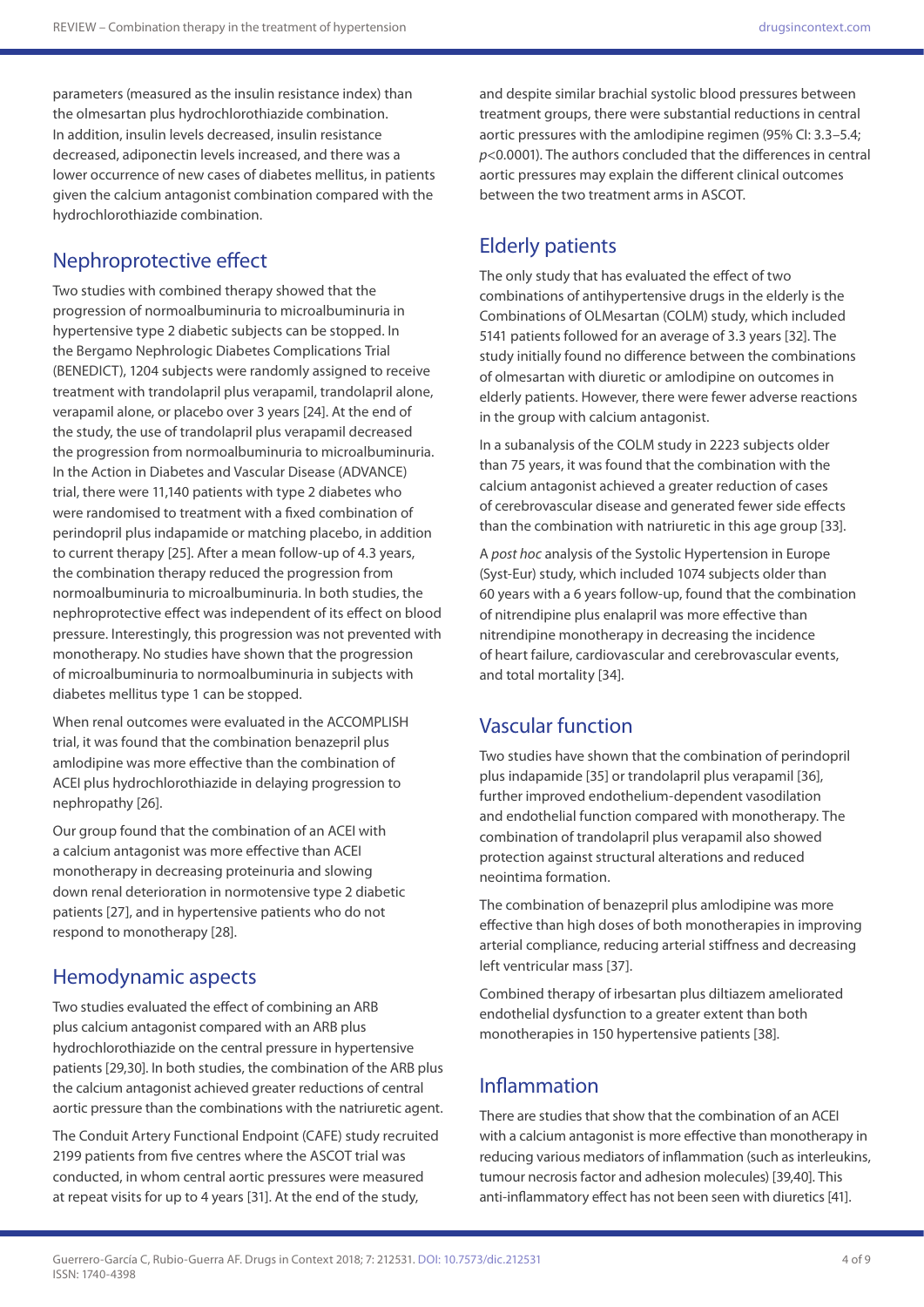In the OLAS study, the combination of olmesartan plus amlodipine significantly reduced the tumour necrosis factor-α, intercellular adhesion molecule-1, vascular cell adhesion molecule-1, and interleukins-1b, 6 and 8 when compared with olmesartan plus hydrochlorothiazide, whereas c-reactive protein showed a similar reduction in both groups [23].

## Patients with heart disease

The available evidence suggests that better results are obtained in patients with ischemic heart disease with combinations that include an RASI plus a calcium antagonist [37]. On the other hand, patients with heart failure benefit more from the combination of a diuretic plus an inhibitor of the renin–angiotensin axis [37].

## Other effects

The combination of losartan plus a calcium antagonist produces greater reductions in uric acid levels than the combination of losartan plus hydrochlorothiazide [42]. This could provide additional benefits in hypertensive patients with obesity and/or hyperuricemia, whether asymptomatic or with gout.

# **What do the guidelines say?**

We have previously commented that both JNC8 and ESHESC guidelines [11,12] recommend the use of combinations of antihypertensive agents from the beginning for subjects with systolic pressure 20 mmHg above the target, or diastolic pressure 10 mmHg above the target or more, or in those subjects with high cardiovascular risk and/or multiple cardiovascular risk factors, to reach the therapeutic goals in the shortest time possible. The same recommendation is found in the 2017 ACC/AHA/AAPA/ABC/ACPM/AGS/APhA/ASH/ASPC/ NMA/PCNA Guideline for the Prevention, Detection, Evaluation, and Management of High Blood Pressure in Adults [4].

With regard to the type of drugs that may be used in combination therapy, the ESHESC recommends that in hypertensive patients with an increased risk of diabetes, the first-choice monotherapy should be a RASI, and if a second drug is required, a calcium antagonist is preferred [12].

On the other hand, the British NICE guidelines recommend, in subjects under 55 years of age, to start with a renin– angiotensin axis inhibitor and, if necessary, add a calcium antagonist [43]. NICE itself establishes that, in those over 55 years of age, the initial drug should be a calcium antagonist, and if the management goals are not achieved, a RASI should be added [43].

In both cases, NICE reserves diuretic agents as a third option, and if it must be used, it suggests chlorthalidone or indapamide instead of hydrochlorothiazide [43].

The 2017 ACC/AHA/AAPA/ABC/ACPM/AGS/APhA/ASH/ ASPC/NMA/PCNA Guideline for the Prevention, Detection, Evaluation, and Management of High Blood Pressure in Adults recommends the combination of two first-line agents of different classes [4].

# **Which combination is best?**

Antihypertensive management should be individualised according to the characteristics of each patient, so it is difficult to generalise. However, two meta-analyses have recently found advantages for combinations that include a RASI with a calcium antagonist.

The first study included 25,451 patients from eight clinical studies [44] and found that associating a calcium antagonist (dihydropyridine or a nondihydropyridine) with a RASI, whether it is an inhibitor of angiotensin-converting enzyme or an angiotensin receptor blocker, was accompanied by a reduction in cardiovascular mortality, nonfatal myocardial infarction and nonfatal cerebral vascular disease (although not mortality from any cause) when compared with other combinations, despite achieving similar reductions in blood pressure.

The second meta-analysis included 49,418 patients from 27 studies [45] and found that, in hypertensive patients with type 2 diabetes mellitus, the combination of a RASI plus a calcium antagonist achieved greater reduction in mortality than monotherapy or other combinations, though it is related to a greater reduction in blood pressure figures with this combination.

## **Questions to answer**

In all the studies that we have mentioned, and that show advantages of combinations with calcium antagonist over those that use diuretic, the natriuretic used has been hydrochlorothiazide. However, the available evidence tells us that both chlorthalidone and indapamide have a greater antihypertensive effect than hydrochlorothiazide, and both drugs have been shown to reduce more complications and damage to target organs than the thiazide agent [46].

Therefore, it would be interesting to find out if the results of the thiazide studies (such as ACCOMPLISH [14], OLAS [23] and STAR [20]) will be repeated in combination therapy studies that use chlorthalidone or indapamide as diuretics.

# **Triple therapy**

Despite the use of dual therapy, a significant percentage of hypertensive patients will not achieve therapeutic goals. It is important to keep in mind that if after 6–8 weeks of treatment with two drugs the patient has not been controlled, it is necessary to evaluate adherence, white coat hypertension and pseudo-hypertension. If those items are eliminated as possible causes for treatment failure, then a third drug may be added [7]. Several studies suggest that triple therapy may include receiving a RASI plus a calcium antagonist and a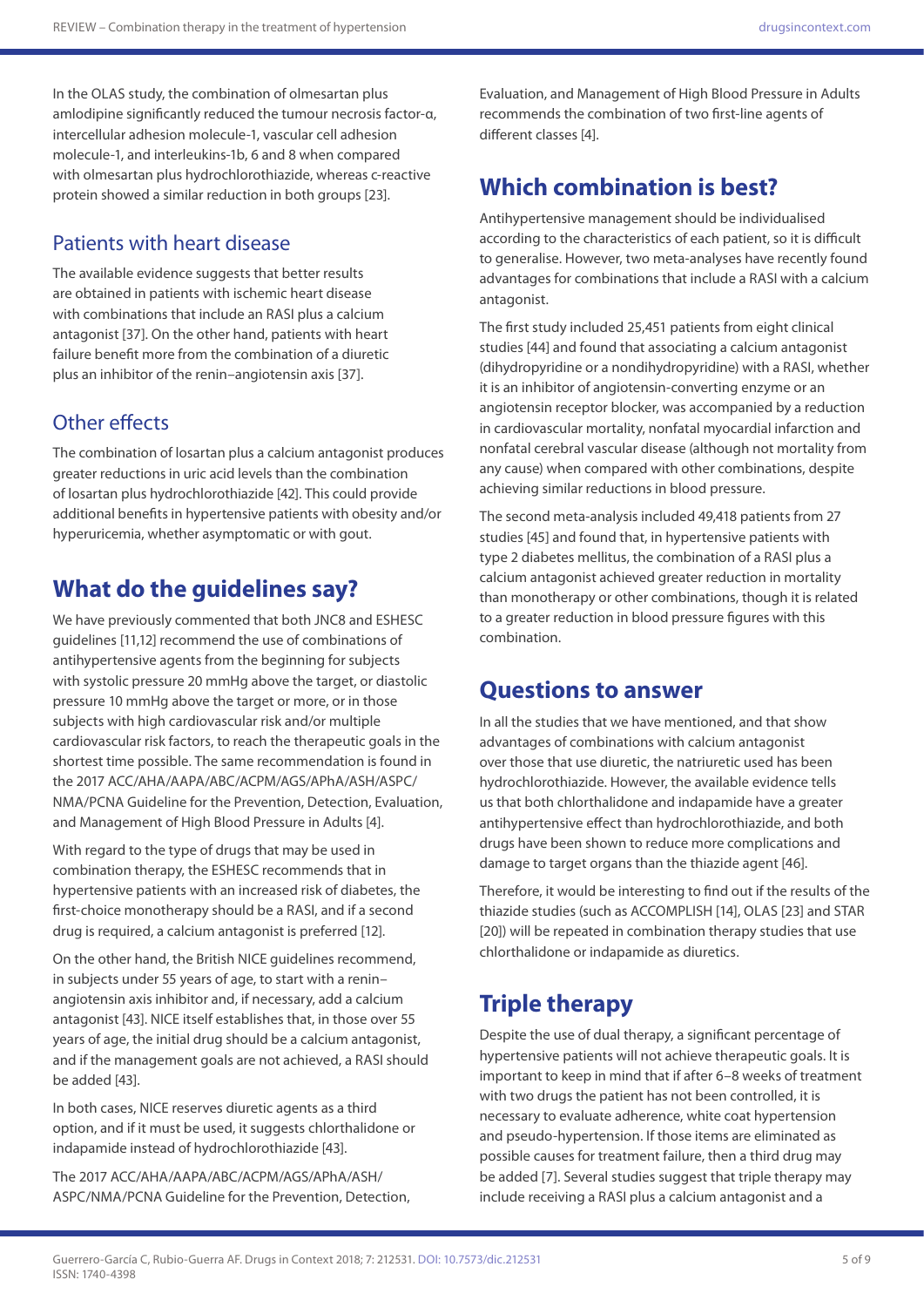natriuretic agent – preferably chlorthalidone or indapamide [47]. At present, we already have pharmaceutical formulations that include three agents in the same tablet, which should improve adherence to therapy [7].

Some recent studies already show that combinations of three agents are effective in lowering blood pressure in subjects who do not respond to dual therapy, in fact, the Perindopril-Indapamide plus AmlodipiNe in high rISk hyperTensive patients (PIANIST) trial included 4731 patients at high or very high cardiovascular risk, with hypertension that was not properly controlled despite antihypertensive therapy, they received the fixed-dose combination of perindopril, indapamide and amlodipine. After 4 months of therapy, blood pressure targets were reached by 72.0% of patients [6,48].

# **Conclusions**

About 70% of hypertensive patients require the combination of at least two antihypertensive agents to reduce blood pressure levels below the recommended goals. Combination therapy should be initiated in patients with systolic pressure 20 mmHg above the target or diastolic pressure 10 mmHg above the recommended goal. Dual therapy should also be started in patients with high cardiovascular risk.

Combination therapy provides greater antihypertensive power than the use of high doses of monotherapy, adding several mechanisms of action that block various pathways of increased blood pressure, in addition to providing greater protection to target organs than monotherapy, and reduced potential for side effects.

The combinations recommended by the most commonly used guidelines include a RASI associated with a calcium antagonist or a natriuretic. Amongst these combinations, those that include a calcium antagonist have been shown to be more effective in reducing mortality, cardiovascular events, cerebrovascular events and kidney damage than those using hydrochlorothiazide. Combinations that include a calcium antagonist have been shown to have beneficial effects unrelated to their antihypertensive effect. These actions are metabolic, anti-inflammatory, renal protective, and improve vascular structure and function. Combinations that include a diuretic have given better results in patients with heart failure.

A significant percentage of patients will require triple therapy, which must include a RASI, a calcium antagonist and a natriuretic. This should be given to those patients who do not respond to dual therapy in 6–8 weeks, as the benefit is now beyond any doubt.

**Disclosure and potential conflicts of interest:** The authors declare no conflicts of interest. The International Committee of Medical Journal Editors (ICMJE) Potential Conflicts of Interests form for the authors are available for download at <http://www.drugsincontext.com/wp-content/uploads/2018/05/dic.212531-COI.pdf>

**Copyright:** Copyright © 2018 Guerrero-García C, Rubio-Guerra AF. Published by Drugs in Context under Creative Commons License Deed CC BY NC ND 4.0 which allows anyone to copy, distribute, and transmit the article provided it is properly attributed in the manner specified below. No commercial use without permission.

**Correct attribution:** Copyright © 2018 Guerrero-García C, Rubio-Guerra AF. <https://doi.org/10.7573/dic.212531>. Published by Drugs in Context under Creative Commons License Deed CC BY NC ND 4.0.

**Article URL:** <http://www.drugsincontext.com/combination-therapy-in-the-treatment-of-hypertension>

**Correspondence:** Alberto Francisco Rubio-Guerra, Plan de San Luis S/N Esq Bandera, Col Ticomán, México D.F. C.P. 07330. [clinhta@hotmail.com](mailto:clinhta@hotmail.com)

**Provenance:** invited; externally peer reviewed.

**Submitted:** 23 February 2018; **Peer review comments to author:** 12 March 2018; **Revised manuscript received:** 7 May 2018; **Accepted:** 8 May 2018; **Publication date:** 6 June 2018.

**Drugs in Context** is published by BioExcel Publishing Ltd. Registered office: Plaza Building, Lee High Road, London, England, SE13 5PT.

BioExcel Publishing Limited is registered in England Number 10038393. VAT GB 252772009.

For all manuscript and submissions enquiries, contact the Editorial office [dic.editorial@bioexcelpublishing.com](mailto:dic.editorial@bioexcelpublishing.com)

For all permissions, rights and reprints, contact David Hughes [david.hughes@bioexcelpublishing.com](mailto:david.hughes@bioexcelpublishing.com)

## **References**

- 1. Oparil S, Acelajado MC, Bakris GL, Berlowitz DR, Cífková R, Dominiczak AF, Grassi G, Jordan J, Poulter NR, Rodgers A, Whelton PK. Hypertension. Nat Rev Dis Primers. 2018;4:18014. <https://doi.org/10.1038/nrdp.2018.14>
- 2. Sanchez RA, Ayala M, Baglivo H, Velazquez C, Burlando G, Kohlmann O, Jimenez J, Jaramillo PL, Brandao A, Valdes G, Alcocer L, Bendersky M, Ramirez AJ, Zanchetti A; Latin America Expert Group. Latin American guidelines on hypertension. Latin American Expert Group. J Hypertens. 2009;27:905–22. <https://doi.org/10.1097/HJH.0b013e32832aa6d2>
- 3. Oliva RV, Bakris GL. Management of hypertension in elderly population. J Gerontol Biol Sci Med Sci. 2012;67:1343–51. <https://doi.org/10.1093/gerona/gls148>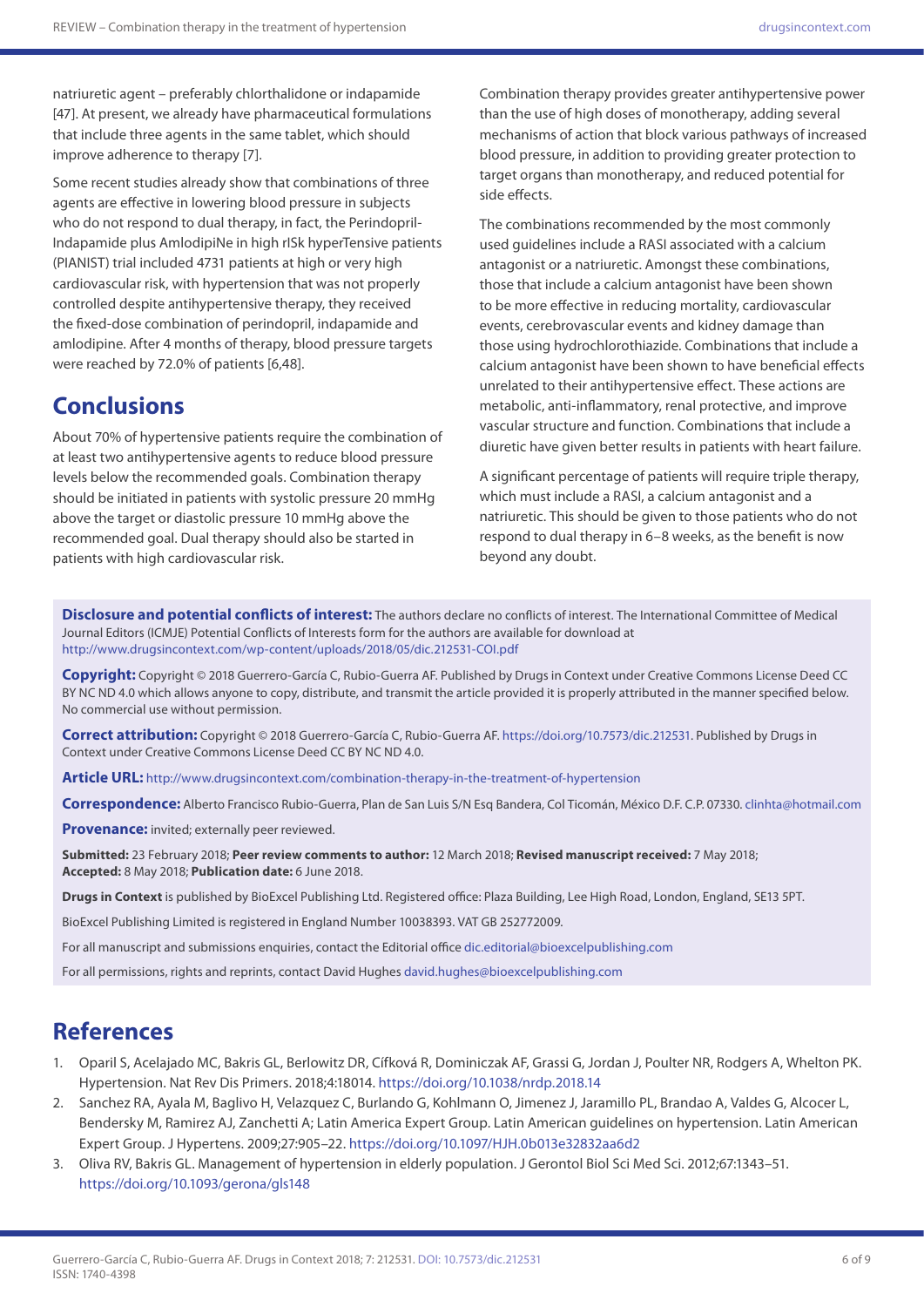- 4. Whelton PK, Carey RM, Aronow WS, Casey DE Jr, Collins KJ, Dennison Himmelfarb C, DePalma SM, Gidding S, Jamerson KA, Jones DW, MacLaughlin EJ, Muntner P, Ovbiagele B, Smith SC Jr, Spencer CC, Stafford RS, Taler SJ, Thomas RJ, Williams KA Sr, Williamson JD, Wright JT Jr. 2017 ACC/AHA/AAPA/ABC/ACPM/AGS/APhA/ASH/ ASPC/NMA/PCNA Guideline for the prevention, detection, evaluation, and management of high blood pressure in adults: a report of the American College of Cardiology/ American Heart Association Task Force on Clinical Practice Guidelines. J Am Coll Cardiol. 2017 Nov 7. pii: S0735-1097(17)41519-1. [https://doi.org/10.1016/j.jacc.2017.11.006.](https://doi.org/10.1016/j.jacc.2017.11.006) [Epub ahead of print].
- 5. Pimenta E, Oparil S. Fixed combinations in the management of hypertension: patient perspectives and rationale for development and utility of the olmesartan-amlodipine combination. Vasc Health Risk Manag. 2008;4:653–64. <https://doi.org/10.2147/VHRM.S2586>
- 6. Volpe M, Gallo G, Tocci G. Is early and fast blood pressure control important in hypertension management? Int J Cardiol. 2018;254:328–32. <https://doi.org/10.1016/j.ijcard.2017.12.026>
- 7. Burnier M. Antihypertensive combination treatment: state of the art. Curr Hypertens Rep. 2015;17:51. <https://doi.org/10.1007/s11906-015-0562-0>
- 8. Wald DS, Law M, Morris JK, Bestwick JP, Wald NJ. Combination therapy versus monotherapy in reducing blood pressure: meta-analysis on 11,000 participants from 42 trials. Am J Med. 2009;122:290–300. <https://doi.org/10.1016/j.amjmed.2008.09.038>
- 9. Rubio-Guerra AF, Castro-Serna D, Elizalde-Barrera CI, Ramos-Brizuela LM. Current concepts in combination therapy for the treatment of hypertension: combined calcium channel blockers and RAAS inhibitors. Integr Blood Press Control. 2009;2:55–62. <https://doi.org/10.2147/IBPC.S6232>
- 10. Bakris GL. Combined therapy with a calcium channel blocker and an angiotensin II type 1 receptor blocker.J Clin Hypertens. 2008;10(1 Suppl 1):27–32. PubMed PMID:18174781
- 11. James PA, Oparil S, Carter BL, Cushman WC, Dennison-Himmelfarb C, Handler J, Lackland DT, LeFevre ML, MacKenzie TD, Ogedegbe O, Smith SC Jr, Svetkey LP, Taler SJ, Townsend RR, Wright JT Jr, Narva AS, Ortiz E. 2014 Evidence-Based guideline for the management of high blood pressure in adults: report from the Panel Members Appointed to the Eighth Joint National Committee (JNC 8). JAMA. 2014;311:507–20.<https://doi.org/10.1001/jama.2013.284427>
- 12. Task Force for the management of arterial hypertension of the European Society of Hypertension; Task Force for the management of arterial hypertension of the European Society of Cardiology. 2013 ESH/ESC Guidelines for the Management of Arterial Hypertension. Blood Press. 2013;22:193–278.<https://doi.org/10.3109/08037051.2013.812549>
- 13. Law MR, Morris JK, Wald NJ. Use of blood pressure lowering drugs in the prevention of cardiovascular disease: meta-analysis of 147 randomized trials in the context of expectations from prospective epidemiological studies. BMJ. 2009 May 19;338:b1665. <https://doi.org/10.1136/bmj.b1665>
- 14. Jamerson K, Weber MA, Bakris GL, Dahlof B, Pitt B, Shi V, Hester A, Gupte J, Gatlin M, Velazquez EJ. Benazepril plus amlodipine or hydrochlorothiazide for hypertension in high-risk patients. N Engl J Med. 2008;359:2417–28. <https://doi.org/10.1056/NEJMoa0806182>
- 15. Mann JF, Schmieder RE, McQueen M, Dyal L, Schumacher H. Renal outcomes with telmisartan, ramipril, or both, in people at high vascular risk (the ONTARGET study): a multicentre, randomised, double-blind, controlled trial. Lancet. 2008;372(9638):547–53. [https://doi.org/10.1016/S0140-6736\(08\)61236-2](https://doi.org/10.1016/S0140-6736(08)61236-2)
- 16. Escobar C, Barrios V. An evaluation of the latest evidence relating to renin-angiotensin system inhibitors. Expert Opin Drug Metab Toxicol. 2013;9:847–58.<https://doi.org/10.1517/17425255.2013.788149>
- 17. Williams B, Cockcroft JR, Kario K, Zappe DH, Brunel PC, Wang Q, Guo W. Effects of sacubitril/valsartan versus olmesartan on central hemodynamics in the elderly with systolic hypertension: The PARAMETER Study. Hypertension. 2017;69:411–20. <https://doi.org/10.1161/HYPERTENSIONAHA.116.08556>
- 18. Koh KK, Quon MJ, Han SH, Lee Y, Kim SJ, Koh Y, Shin EK. Distinct vascular and metabolic effects of different classes of antihypertensive drugs. Int J Cardiol. 2010;140:73–81.<https://doi.org/10.1016/j.ijcard.2008.11.017>
- 19. Poulter NR, Wedel H, Dahlöf B, Sever PS, Beevers DG, Caulfield M, Kjeldsen SE, Kristinsson A, McInnes GT, Mehlsen J, Nieminen M, O'Brien E, Ostergren J, Pocock S; ASCOT Investigators. Role of blood pressure and other variables in the differential cardiovascular event rates noted in the Anglo-Scandinavian Cardiac Outcomes Trial-Blood Pressure Lowering Arm (ASCOT-BPLA). Lancet. 2005;366(9489):907–13. [https://doi.org/10.1016/S0140-6736\(05\)67186-3](https://doi.org/10.1016/S0140-6736(05)67186-3)
- 20. Bakris GL, Molitch M, Hewkin A, Kipnes M, Sarafidis P, Fakouhi K, Bacher P, Sowers J; STAR Investigators. Differences in glucose tolerance between fixed-dose antihypertensive drug combinations in people with metabolic syndrome. Diabetes Care. 2006;29:2592–97.<https://doi.org/10.2337/dc06-1373>
- 21. Rubio-Guerra AF, Vargas-Robles H, Vargas-Ayala G, Rodríguez-Lopez L, Castro-Serna D, Escalante-Acosta BA. Impact of trandolapril therapy and its combination with a calcium channel blocker on plasma adiponectin levels in patients with type 2 diabetes and hypertension. Ther Adv Cardiovasc Dis. 2011;5:193–7. <https://doi.org/10.1177/1753944711415307>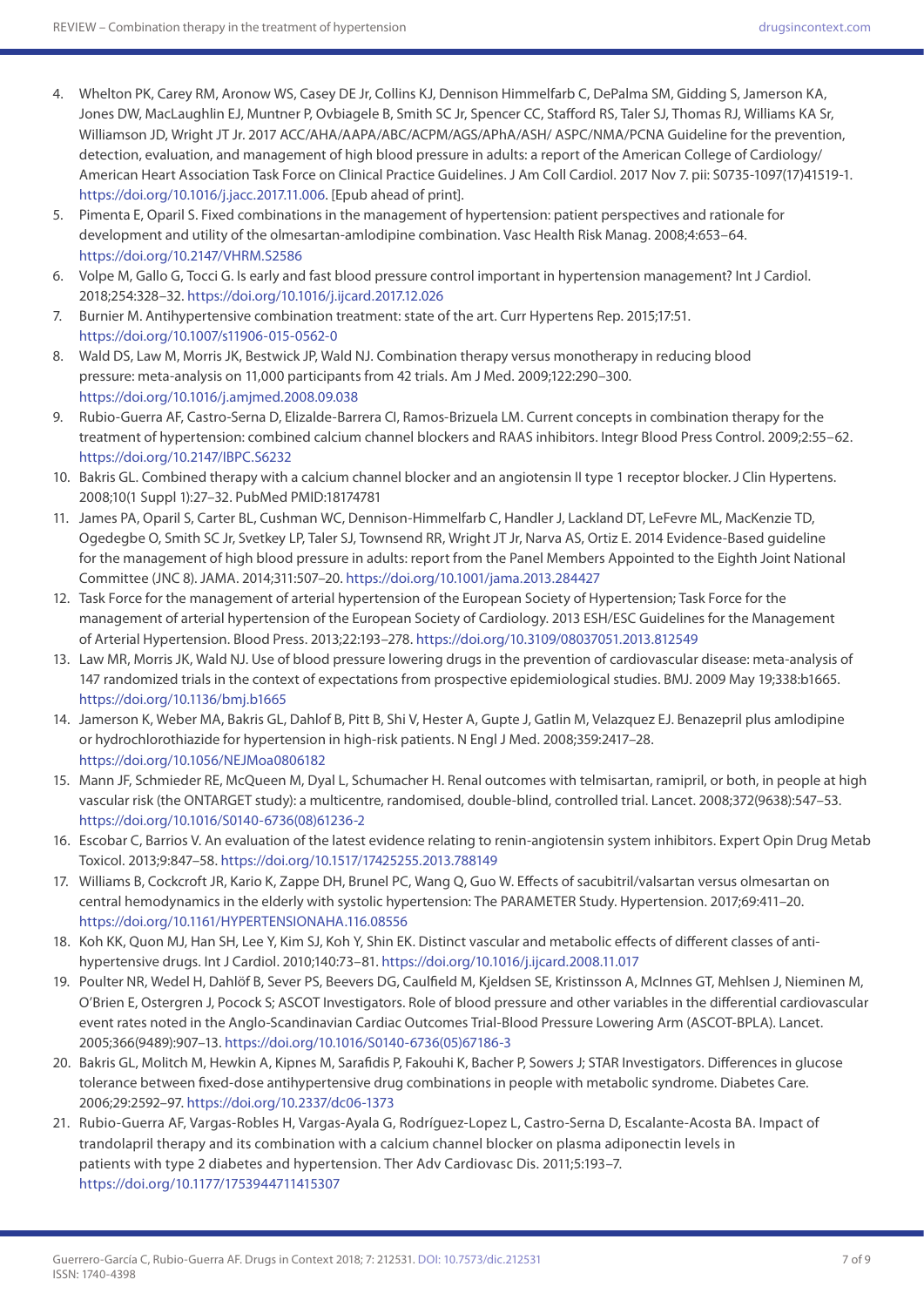- 22. Rubio-Guerra AF, Vargas-Robles H, Lozano-Nuevo JJ, Elizalde-Barrera CI, Huerta-Ramírez S, Escalante-Acosta BA. Beneficial effect of combination therapy with an angiotensin-converting enzyme inhibitor plus verapamil on circulating resistin levels in hypertensive patients with type-2 diabetes. Exp Clin Cardiol. 2012;17:202–4. PubMed PMID:23592936
- 23. Martinez-Martin FJ, Rodriguez-Rosas H, Peiro-Martinez I, Soriano-Perera P, Pedrianes-Martin P, Comi-Diaz C. Olmesartan/ amlodipine vs olmesartan/hydrochlorothiazide in hypertensive patients with metabolic syndrome: the OLAS study. J Hum Hypertens. 2011;25:346–53. <https://doi.org/10.1038/jhh.2010.104>
- 24. Ruggenenti P, Fassi A, Ilieva AP. Preventing microalbuminuria in type 2 diabetic patients. N Engl J Med. 2004;351:1941–51. <https://doi.org/10.1056/NEJMoa042167>
- 25. Patel A, Macmahon S, Chalmers J. Effects of a fixed dose combination of perindopril and indapamide on macrovascular and microvascular outcomes in patients with type 2 diabetes mellitus (The ADVANCED trial). Lancet. 2007;370:829–40. [https://doi.org/10.1016/S0140-6736\(07\)61303-8](https://doi.org/10.1016/S0140-6736(07)61303-8)
- 26. Bakris GL, Sarafidis PA, Weir MR, Dahlöf B, Pitt B, Jamerson K, Velazquez EJ, Staikos-Byrne L, Kelly RY, Shi V, Chiang YT, Weber MA; for the ACCOMPLISH Trial investigators. Renal outcomes with different fixed-dose combination therapies in patients with hypertension at high risk for cardiovascular events (ACCOMPLISH): a prespecified secondary analysis of a randomized controlled trial. Lancet. 2010;375:1173–81. [https://doi.org/10.1016/S0140-6736\(09\)62100-0](https://doi.org/10.1016/S0140-6736(09)62100-0)
- 27. Rubio AF, Arceo A, Vargas G, Rodríguez L, Lozano J, Treviño C. The effect of trandolapril and its fixed-dose combination with verapamil on proteinuria in normotensive adults with type 2 diabetes. Diabetes Care. 2004;27:1688–91. <https://doi.org/10.2337/diacare.27.7.1688>
- 28. Rubio AF, Treviño CJ, Vargas G, Narváez JL, Lozano JJ, Rodríguez L. Renoprotective effects of the combination trandolapril/ verapamil in patients with type 2 diabetes mellitus and hypertension. Clin Drug Invest. 2002;22:541–6. <https://doi.org/10.2165/00044011-200222080-00006>
- 29. Matsui Y, Eguchi K, O'Rourke MF, Ishikawa J, Miyashita H, Shimada K, Kario K. Differential effects between a calcium channel blocker and a diuretic when used in combination with angiotensin II receptor blocker on central aortic pressure in hypertensive patients. Hypertension. 2009;54:716–23.<https://doi.org/10.1161/HYPERTENSIONAHA.109.131466>
- 30. Khan BV, Merchant N, Rahman ST, Ahmad M, Parrott JM, Umar K, Johnson J, Ferdinand KC. Changes in central aortic pressure, endothelial function and biomarkers in hypertensive African-Americans with the cardiometabolic syndrome: comparison of amlodipine/olmesartan versus hydrochlorothiazide/losartan. Cardiorenal Med. 2013;3:221–31.<https://doi.org/10.1159/000355136>
- 31. Williams B, Lacy PS, Thom SM, Cruickshank K, Stanton A, Collier D, Hughes AD, Thurston H, O'Rourke M; CAFE Investigators; Anglo-Scandinavian Cardiac Outcomes Trial Investigators; CAFE Steering Committee and Writing Committee. Differential impact of blood pressure-lowering drugs on central aortic pressure and clinical outcomes: principal results of the Conduit Artery Function Evaluation (CAFE) study. Circulation. 2006 Mar 7;113(9):1213–25. <https://doi.org/10.1161/CIRCULATIONAHA.105.595496>
- 32. Ogihara T, Saruta T, Rakugi H, Saito I, Shimamoto K, Matsuoka H, for the COLM Investigators. Combinations of olmesartan and a calcium channel blocker or a diuretic in elderly hypertensive patients: a randomized, controlled trial. J Hypertens. 2014;32:2054–63.<https://doi.org/10.1097/HJH.0000000000000281>
- 33. Ogihara T, Saruta T, Rakugi H, Saito I, Shimamoto K, Matsuoka H, for the COLM Investigators. Combination therapy of hypertension in the elderly: a subgroup analysis of the combination of OLMesartan and a calcium channel blocker or diuretic in Japanese elderly hypertensive patients trial. Hypertens Res. 2015;38:89–96. <https://doi.org/10.1038/hr.2014.144>
- 34. Thijs L, Richart T, de Leeuw PW, Kuznetsova T, Grodzicki T, Kawecka-Jaszcz K, O'Brien E, Redón J, Birkenhäger WH, Fagard R, Staessen JA. Morbidity and mortality on combination versus monotherapy: a posthoc analysis of the Systolic Hypertension in Europe trial. J Hypertens. 2010;28:865–74. <https://doi.org/10.1097/HJH.0b013e32833627c9>
- 35. Ghiadoni L, Magagna A, Kardasz I, Taddei S, Salvetti A. Fixed dose combination of perindopril and indapamide improves peripheral vascular function in essential hypertensive patients. Am J Hypertens. 2009;22:506–12. <https://doi.org/10.1038/ajh.2009.31>
- 36. Versari D, Virdis A, Ghiadoni L, Daghini E, Duranti E, Masi S, Magagna A, Taddei S. Effect of verapamil, trandolapril and their combination on vascular function and structure in essential hypertensive patients. Atherosclerosis. 2009;205:214–20. <https://doi.org/10.1016/j.atherosclerosis.2008.11.023>
- 37. Neutel JM, Smith DH, Weber MA. Effect of antihypertensive monotherapy and combination therapy on arterial distensibility and left ventricular mass. Am J Hypertens. 2004;17:37–42.<https://doi.org/10.1016/j.atherosclerosis.2008.11.023>
- 38. Zhou T, Huang X, Cai X, Xie L. Combined treatment of irbesartan and diltiazem ameliorates endothelium dependent vasodilatation in hypertensives. Clin Exp Hypertens. 2017;39:612–18.<https://doi.org/10.1080/10641963.2017.1306537>
- 39. Siragy HM, Xue C, Webb RL. Beneficial effects of combined benazepril-amlodipine on cardiac nitric oxide, cGMP, and TNF-α production after cardiac ischemia. J Cardiovasc Pharmacol. 2006;47:636–42.<https://doi.org/10.1097/01.fjc.0000211750.01326.b3>
- 40. Rubio-Guerra AF, Vargas-Robles H, Vargas-Ayala G, Rodríguez-Lopez L, Escalante-Acosta BA. The effect of trandolapril and its fixed-dose combination with verapamil on circulating adhesion molecules levels in hypertensive patients with type 2 diabetes. Clin Exp Hypertens. 2008;30:682–8.<https://doi.org/10.1080/10641960802251941>